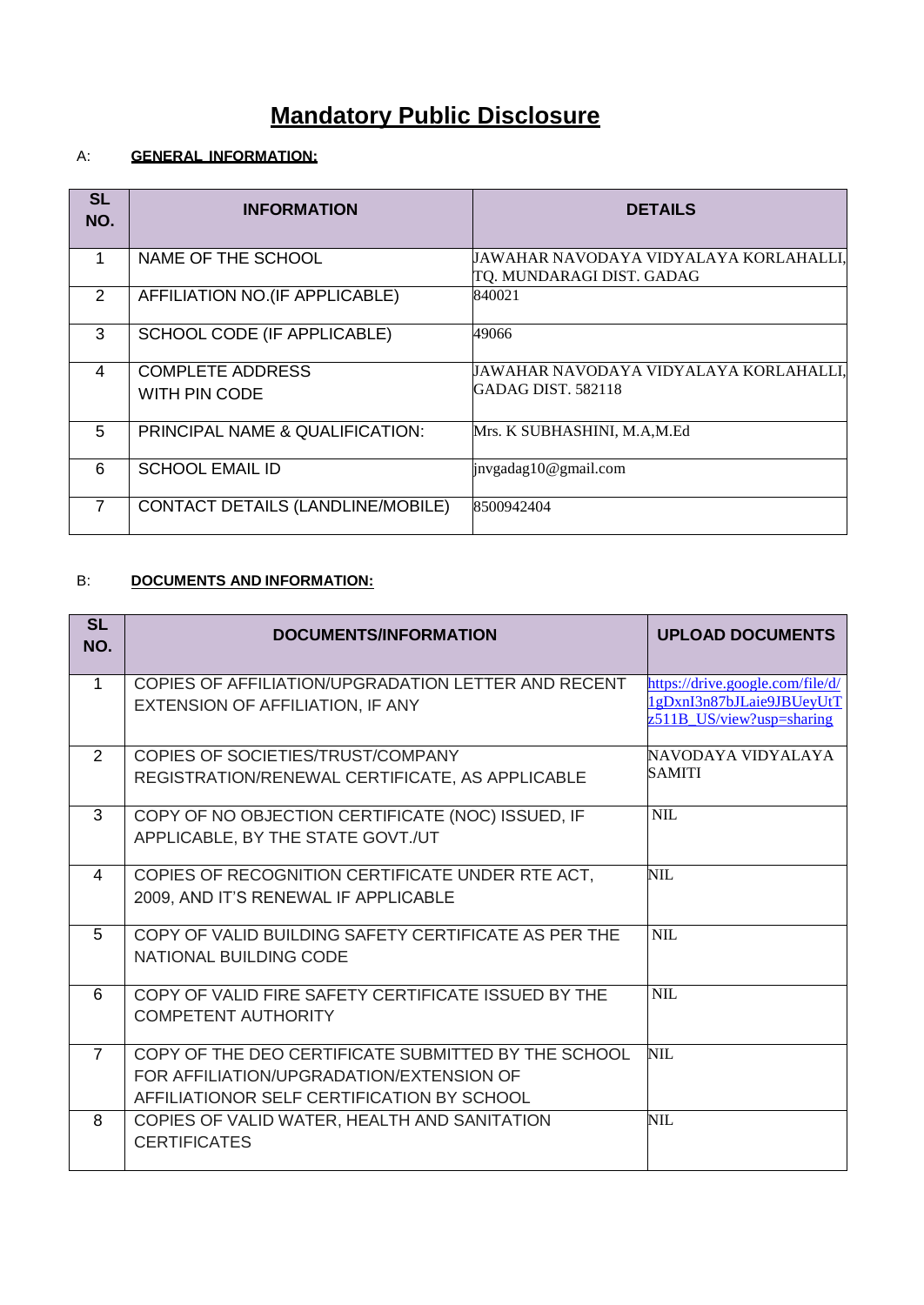**NOTE:** THE SCHOOLS NEEDS TO UPLOAD THE SELF ATTESTED COPIES OF ABOVE LISTED DOCUMETNS BY CHAIRMAN/MANAGER/SECRETARY AND PRINCIPAL. IN CASE, IT IS NOTICED AT LATER STAGE THAT UPLOADED DOCUMENTS ARE NOT GENUINE THEN SCHOOL SHALL BE LIABLE FOR ACTION AS PER NORMS.

#### C: **RESULT AND ACADEMICS**:

| S.NO.          | <b>DOCUMENTS/INFORMATION</b>                                                    | <b>UPLOAD</b><br><b>DOCUMENTS</b>                                                                              |
|----------------|---------------------------------------------------------------------------------|----------------------------------------------------------------------------------------------------------------|
|                | FEE STRUCTURE OF THE SCHOOL                                                     | <b>NIL</b>                                                                                                     |
| 2              | ANNUAL ACADEMIC CALANDER.                                                       |                                                                                                                |
| 3              | LIST OF SCHOOL MANAGEMENT COMMITTEE (SMC)                                       | https://navodaya.gov.in/nvs/nv<br>s-<br>school/GADAG/en/administra<br>tion/Vidyalaya-Management-<br>Committee/ |
| $\overline{4}$ | LIST OF PARENTS TEACHERS ASSOCIATION (PTA) MEMBERS                              |                                                                                                                |
| 5              | LAST THREE-YEAR RESULT OF THE BOARD EXAMINATION AS<br><b>PER APPLICABLILITY</b> |                                                                                                                |

#### **RESULT CLASS: X**

| S.NO. | <b>YEAR</b> | <b>NO. OF REGISTERED</b><br><b>STUDENTS</b> | <b>NO. OF STUDETNS</b><br><b>PASSED</b> | <b>PASS</b><br><b>PERCENTAGE</b> | <b>REMARKS</b>    |
|-------|-------------|---------------------------------------------|-----------------------------------------|----------------------------------|-------------------|
|       | 2021        | 81                                          | 81                                      | 100                              | <b>ALL PASSED</b> |
| ◠     | 2020        | 81                                          | 81                                      | 100                              | <b>ALL PASSED</b> |
| 3     | 2019        | 81                                          | 81                                      | 100                              | <b>ALL PASSED</b> |

#### **RESULT CLASS: XII**

| S.NO. | <b>YEAR</b> | NO. OF REGISTERED STUDENTS | <b>NO. OF STUDETNS</b><br><b>PASSED</b> | NO. OF<br><b>STUDENTS</b><br><b>APPEARED</b> | <b>PASS</b><br><b>PERCENTAGE</b> | <b>REMARKS</b>    |
|-------|-------------|----------------------------|-----------------------------------------|----------------------------------------------|----------------------------------|-------------------|
|       | 2021        | 35                         | 34                                      | 34                                           | 100                              | <b>ALL PASSED</b> |
| ◠     | 2020        | 14                         | 14                                      | 14                                           | 100                              | <b>ALL PASSED</b> |
| 3     | 2019        | Ω                          | ð                                       | 8                                            | 100                              | <b>ALL PASSED</b> |